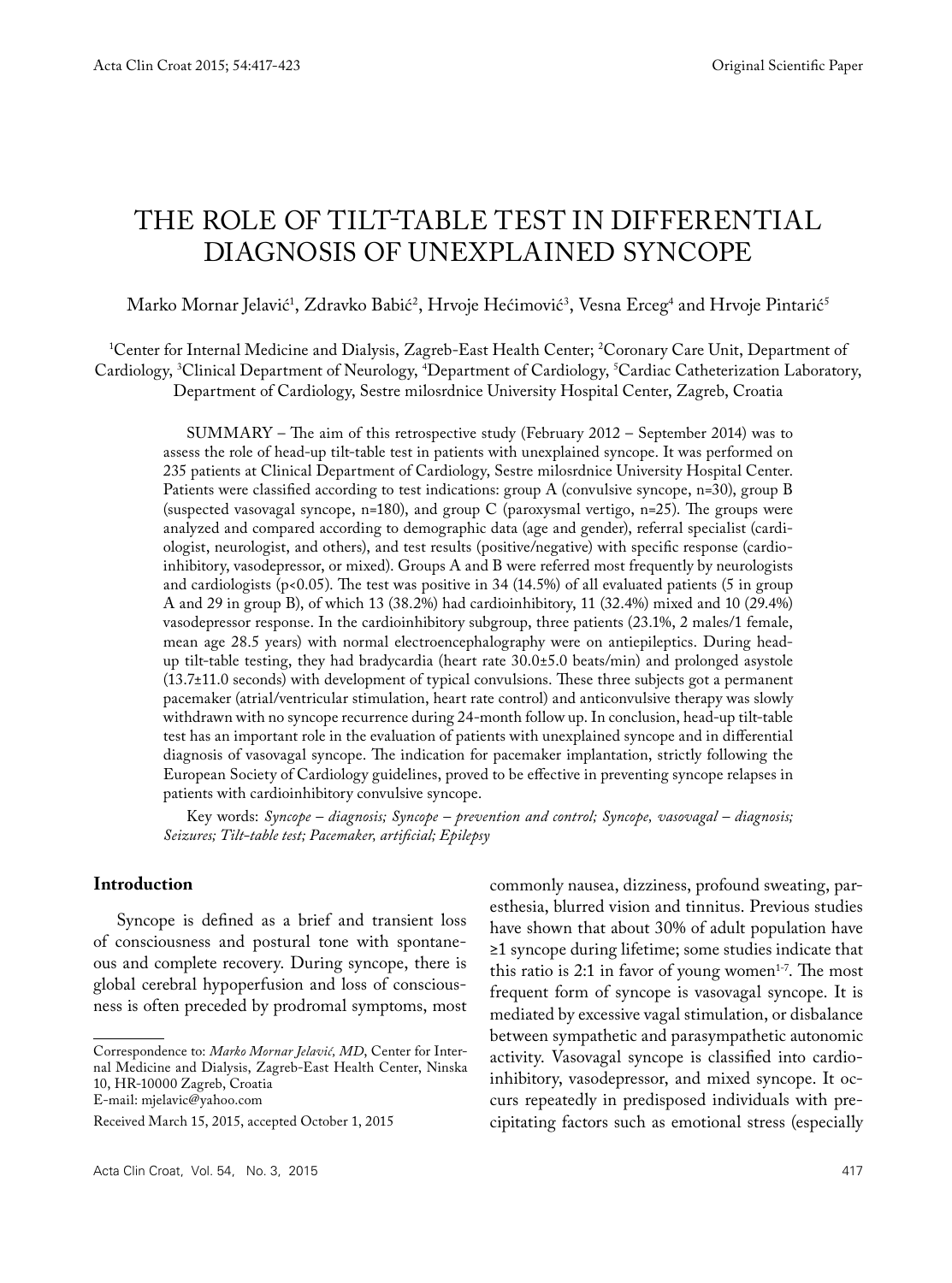in warm, stifling spaces), fear, extreme fatigue, pain, prolonged standing, etc. Other causes of syncope include cardiac problems (arrhythmias and structural heart diseases), orthostatic hypotension and orthostatic intolerance syndromes, and neurologic (transient ischemic attack, carotid vascular disease, migraine, epilepsy, Parkinson's disease), metabolic (hypoglycemia, shock, alcoholism) and psychogenic symptoms $1-5,8$ . Convulsive syncope may be accompanied by neurologic symptoms (convulsions, eye deviation and/or urinary incontinence). Clinical semiology can often resemble epileptic seizures. This can lead to misdiagnosis, and according to some studies, up to 30% of patients taking antiepileptics have syncope and not epileptic seizures $9-13$ . Head-up tilt-testing (HUTT) is accepted as the gold standard for diagnostic procedure of vasovagal syncope<sup>14,15</sup>. In this study, we investigated the following: 1) the role of HUTT in patients with unexplained syncope; 2) the importance of HUTT in differential diagnosis of vasovagal syncope, especially in patients with convulsive syncope; and 3) the importance of proper selection of patients for pacemaker implantation and its impact on the quality of life improvement by stopping syncope recurrences in patients with cardioinhibitory convulsive syncope.

# **Patients and Methods**

This retrospective study was performed in 235 consecutive patients undergoing HUTT between February 2012 and September 2014. The investigation was indicated by cardiologists, neurologists, or other specialists and performed at Department of Cardiology, Sestre milosrdnice University Hospital Center. The investigation was performed in accordance with ethical standards laid down in the Declaration of Helsinki and approved by the appropriate institutional committee. Patients were included independently and classified in three groups according to HUTT indications, as follows: 1) group A: 30 patients with convulsive syncope, 12 of them were currently taking antiepileptic drugs (AEDs) because of suspected epilepsy. They all underwent prior thorough electroencephalographic (EEG) evaluation that classified them with normal interictal, irritative and epileptic EEG findings; 2) group B: 180 patients with suspected vasovagal syncope; and 3) group C: 25 patients with paroxysmal vertigo.

The groups were analyzed and compared according to their baseline demographic data (age and gender), specialists who referred them, HUTT results (positive/negative), and responses defined and classified by the Vasovagal Syncope International Study (VASIS) criteria16, as follows: 1) mixed (VASIS-1): heart rate (HR) decreases by >10% but does not decrease to <40 beats/min for >10 seconds. Blood pressure (BP) falls before HR; 2) cardioinhibition (VASIS-2A): minimum HR >40 beats/min for >10 seconds, or asystole occurs for <3 seconds. BP falls before HR; 3) severe cardioinhibition/asystole (VASIS-2B): minimum HR <40 beats/min for >10 seconds, or asystole occurs for >3 seconds. BP falls before or coincident with HR; and 4) pure vasodepression (VASIS-3): HR does not fall >10% from maximum rate during HUTT.

Additionally, in patients with positive HUTT we analyzed symptoms developed during its conduction (weakness, loss of consciousness, jerks, tongue bite, incontinence, eyeballs and head movement).

The exclusion criteria were cerebrovascular diseases (chronic cerebrovascular disease, cerebrovascular malformations), cerebral tumor or bleeding of any date, migraine and Parkinson's disease or dementia, confirmed by extensive prior neurological evaluation (clinical examination, Doppler ultrasound of carotid and vertebrobasilar arteries, computed tomography and magnetic resonance imaging brain scan). We also excluded patients with previously confirmed psychogenic or metabolic disorders.

The HUTT was performed in accordance with the European Society of Cardiology (ESC) guidelines<sup>17,18</sup>. The procedure started with the patient in supine position on a special table during 20 minutes. During this time, the patient received 0.9% NaCl infusion. Electrocardiographic (ECG) recording and monitoring of BP and HR was done every 5 minutes. After that, the patient was lifted to vertical position for 60 minutes (or until typical symptoms occurred) with ECG recording and measurement of BP and HR every 5 minutes. Finally, they were positioned back horizontally and the test was finished.

In accordance with the ESC guidelines<sup>17,18</sup>, some patients fulfilled the criteria for implantation of a dual-chamber, rate modulated (DDDR) permanent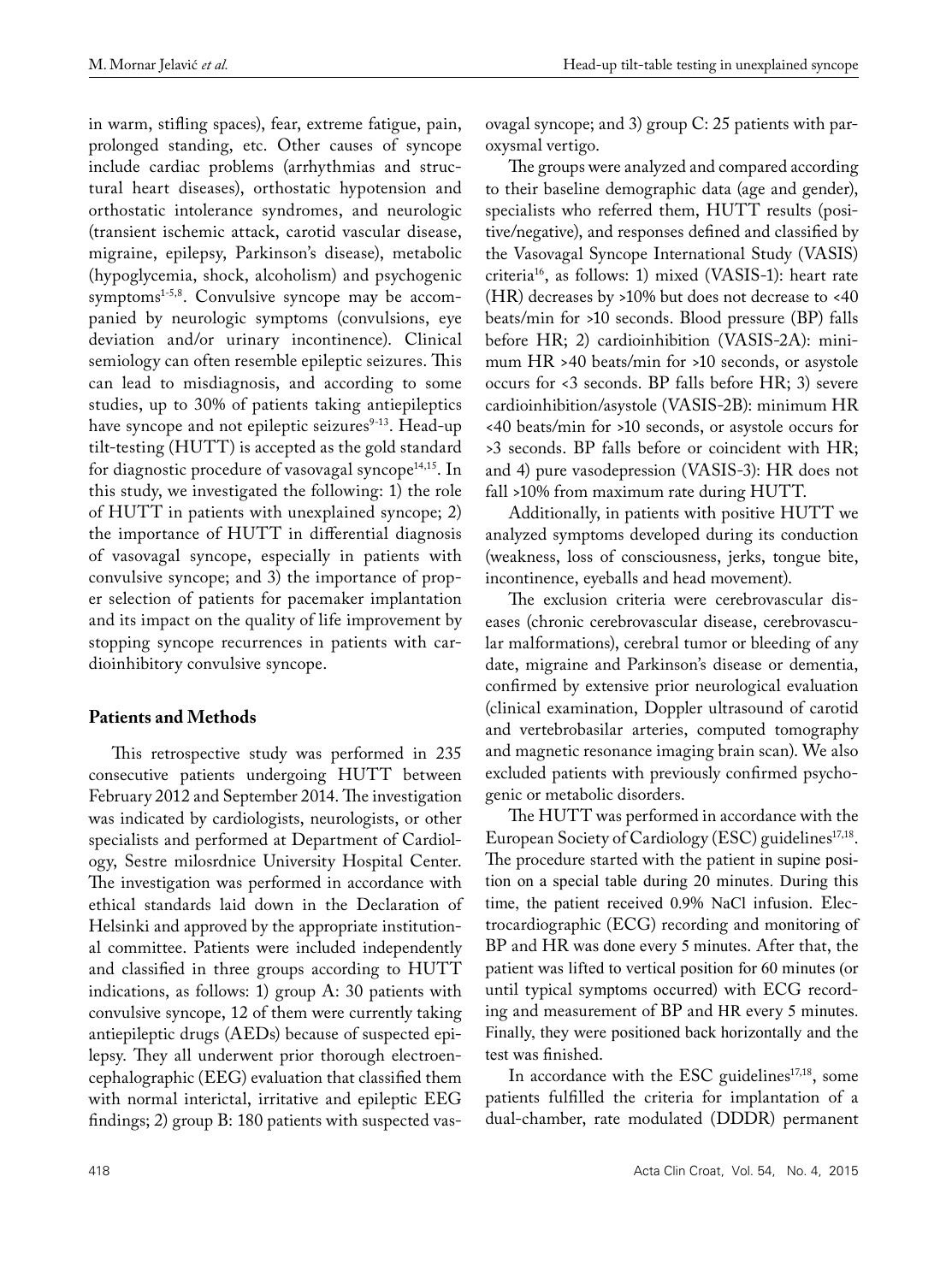pacemaker. It was programmed to DDD pacing mode and also received rate drop response pacing, a feature of the pacemaker that instituted rapid DDD pacing if the device detected a rapid decrease in heart rate. The programmed option specified that the initial rate drop response parameters should be a drop size of 20 beats, a drop rate of 70/min, and an intervention rate of 100/min for 2 minutes. In addition, all pacemakers were programmed with a lower rate at 50 bpm and a minimum atrioventricular delay of 200 ms to avoid inappropriate pacing and to favor spontaneous cardiac rhythm. After implantation, patients were scheduled for regular check-up at 3 months and then at every 6 months for the next 2 years.

# *Statistical analysis*

Qualitative data are presented as absolute numbers and percentages. We used  $\chi^2$ -test with Yates correction for its analysis. Quantitative data are presented with median and interquartile ranges. Differences between two groups were tested by Mann-Whitney U test and Student's t-test. Differences among three groups were tested by nonparametric analysis of variance (Kruskal-Wallis ANOVA). The level of statistical significance was set at p<0.05. Processing was done using the STA-TISTICA 6.0 software (StatSoft Inc., USA).

# **Results**

The HUTT was positive in 34 (14.5%) of all study subjects (N=235), 14 (41.2%) males and 20 (58.8%) females. The following test findings were recorded:

1) there were no significant differences among three groups according to demographic data and HUTT

results (Table 1). Subjects in groups A and B were referred most frequently to the HUTT by neurologists and cardiologists (p*<*0.05), and those in group C by other specialists (such as general practitioners) (Fig. 1);

2) characteristics of patients with positive HUTT are presented in Table 2. Most had VASIS-2A/2B, and not VASIS-1 or VASIS-3 responses, without significant age and gender differences. The test was positive in five group A patients and 29 group B patients. There were significant differences in symptoms during HUTT between them, i.e. tonic-clonic jerks and eye deviation (p<0.05); and

3) group B subjects (patients with suspected vasovagal syncope) and group C subjects (patients with paroxysmal vertigo) had their diagnosis affirmed with HUTT testing.

We further analyzed group A patients with convulsive clinical semiology. Among 30 group A subjects, there were 12 patients taking AEDs. Out of these 12 patients taking AEDs, three (two males/ one female, mean age 28.5 years) patients had positive HUTT (25%). They had a mean of 2.3±0.6 convulsive syncopes *per* year, repeatedly normal interictal EEG and no prior cardiac problem. During HUTT, they developed cardioinhibitory VASIS-2B vasovagal response with bradycardia (HR 30.0±5.0 beats/min) followed by prolonged asystole (13.7±11.0 seconds). Clinically, they all had loss of consciousness with tonic-clonic jerks and eyeball deviation with upward gaze that lasted until restoration of the normal cardiac rhythm.

In accordance with ESC guidelines $17,18$ , in these three patients we implanted a DDDR pacemaker (Medtronic Kappa, Medtronic Inc., Minneapolis,

*Table 1. Baseline characteristics of patients undergoing HUTT (N=235)*

| Findings            | Parameter                                          | Group $A(n=30)$   | Group B<br>$(n=180)$ | Group C $(n=25)$  | Total             | p value |
|---------------------|----------------------------------------------------|-------------------|----------------------|-------------------|-------------------|---------|
| Demographic<br>data | $Age^{\dagger}$                                    | $33.5(27.0-59.0)$ | $44.5(29.0-63.5)$    | $45.0(30.5-52.5)$ | $44.0(29.0-61.0)$ | 0.490   |
|                     | Male, $n$ (%) <sup><math>\ddagger</math></sup>     | 12(40.0)          | 64 (35.6)            | 9(36.0)           | 85 (36.2)         | 0.896   |
|                     | Female, $n$ (%) <sup><math>\ddagger</math></sup>   | 18(60.0)          | 116 (64.4)           | 16(64.0)          | 150(63.8)         | 0.896   |
| HUTT results        | Positive, $n$ (%) <sup><math>\ddagger</math></sup> | 5(16.7)           | 29(16.1)             | 0(0)              | 34(14.5)          | 0.094   |
|                     | Negative, n $(\%)^{\ddagger}$                      | 25(83.3)          | 151 (83.9)           | 25(100)           | 201 (85.5)        | 0.094   |

Group A = patients with convulsive syncope; group B = patients with suspected vasovagal syncope; group C = patients with paroxysmal vertigo; HUTT = head-up tilt-table test; † data are presented as median and range, compared with Kruskal-Wallis (ANOVA) test; ‡ data are presented as absolute number and percentage, compared with  $\chi^2$ -test.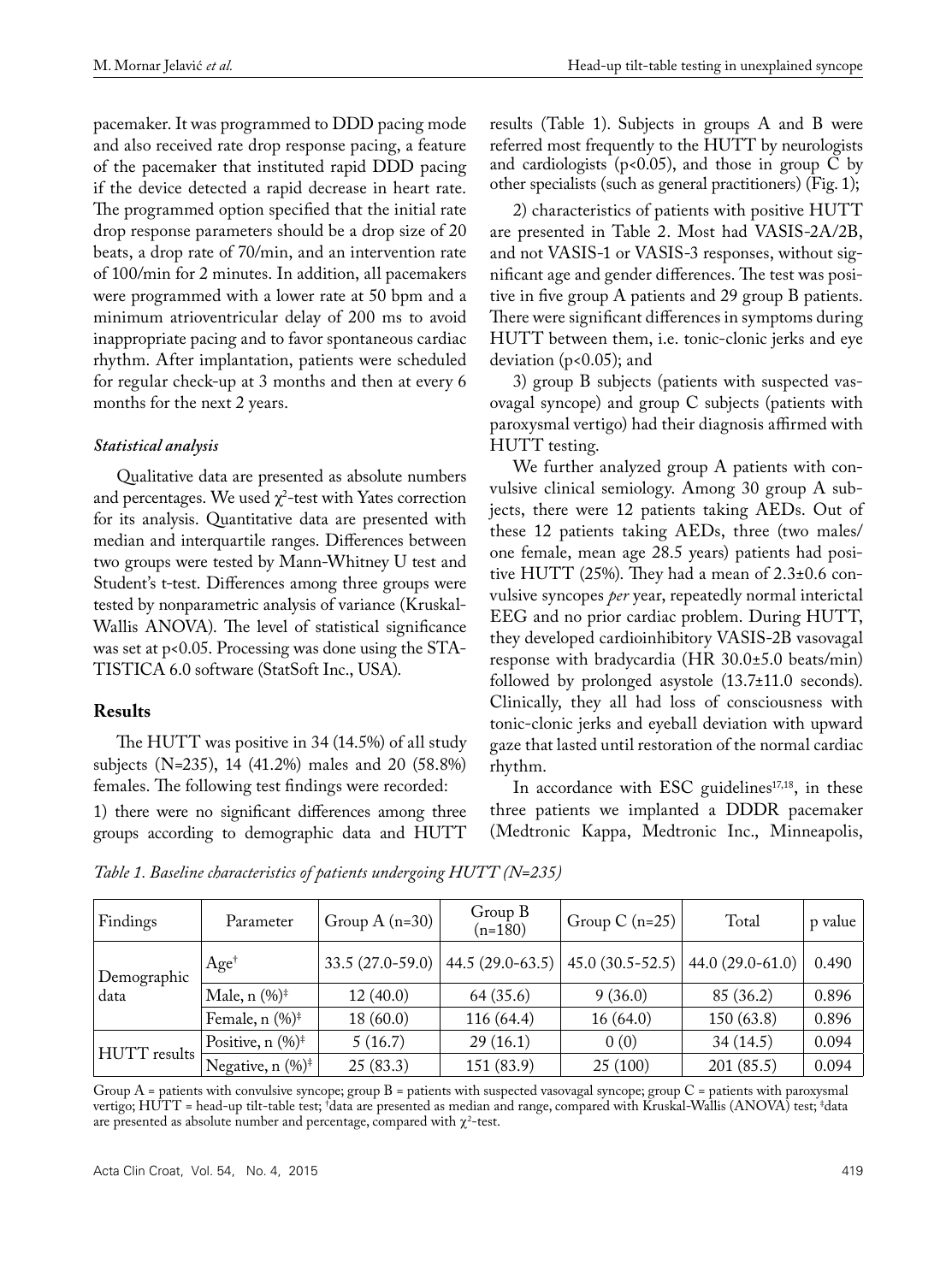

*and 18 patients with no medication (B). Fig. 1. Comparison of specialist referral to tilt-table testing in patients with convulsive syncope (A), suspected vasovagal syncope (B) and paroxysmal vertigo (C).* 



*Fig. 2. Electroencephalographic findings in patients with convulsive syncope: 12 patients on antiepileptic drugs (A)* 

| Findings                   | Parameter                                            | Group A<br>$(n=5)$ | Group $B(n=29)$   | Total            | p value           |
|----------------------------|------------------------------------------------------|--------------------|-------------------|------------------|-------------------|
| Demographic<br>data        | Age <sup>†</sup>                                     | 34.0 (28.0-46.3)   | $35.0(24.8-65.0)$ | 34.5 (28.0-65.0) | 0.789             |
|                            | Male, $n$ (%) <sup><math>\ddagger</math></sup>       | 2(40.0)            | 12(41.4)          | 14(41.2)         | 0.664             |
|                            | Female, $n$ (%) <sup><math>\ddag</math></sup>        | 3(60.0)            | 17(58.6)          | 20(58.8)         | 0.664             |
| <b>HUTT</b><br>response    | VASIS-1, $n$ (%) <sup><math>\ddag</math></sup>       | 1(20.0)            | 10(34.5)          | 11(32.4)         | 0.903             |
|                            | VASIS-2A, n (%) <sup>+</sup>                         | 0(0)               | 2(6.9)            | 2(5.9)           | 0.672             |
|                            | VASIS-2B, n (%) <sup>*</sup>                         | 3(60.0)            | 8(27.6)           | 11(32.4)         | 0.361             |
|                            | VASIS-3, n (%) <sup>‡</sup>                          | 1(20.0)            | 9(31.0)           | 10(29.4)         | 0.975             |
|                            | Pause, $n$ $(\%)^{\ddagger}$                         | 3(60.0)            | 8(27.6)           | 11(32.4)         | 0.361             |
|                            | Pause duration (sec) <sup>§</sup>                    | $13.7 \pm 11.0$    | $8.8 \pm 6.0$     | $10.0 \pm 7.3$   | 0.338             |
| Symptoms<br>during<br>HUTT | Weakness, n (%) <sup>‡</sup>                         | 5(100)             | 29 (100)          | 34(100)          | 1.000             |
|                            | Loss of consciousness, n<br>$(9/6)^{\ddagger}$       | 3(60.0)            | 7(24.1)           | 10(29.4)         | 0.274             |
|                            | Tonic-clonic jerks, n (%) <sup>‡</sup>               | 3(60.0)            | 0(0)              | 3(8.8)           | 0.0001            |
|                            | Tongue bite, n (%) <sup>#</sup>                      | 0(0)               | 0(0)              | 0(0)             |                   |
|                            | Incontinence, $n$ (%) <sup><math>\ddag</math></sup>  | 0(0)               | 0(0)              | 0(0)             | $\qquad \qquad -$ |
|                            | Eye deviation, $n \ (\%)^{\ddagger}$                 | 2(40.0)            | 0(0)              | 2(5.9)           | 0.013             |
|                            | Head movement, $n$ (%) <sup><math>\ddag</math></sup> | 0(0)               | 0(0)              | 0(0)             |                   |

*Table 2. Characteristics of patients with positive HUTT (N=34)*

Group A = patients with convulsive syncope; group B = patients with suspected vasovagal syncope; HUTT = head-up tilt-table test; VASIS = Vasovagal Syncope International Study; VASIS-1 = mixed vasovagal response; VASIS-2A = cardioinhibition/asystole <3.0 sec; VASIS-2B = severe cardioinhibition/asystole ≥3.0 sec; VASIS-3 = pure vasodepression; †data are presented as median and range, compared with Mann-Whitney U test; ‡data are presented as absolute number and percentage, compared with χ2-test; §data are presented as mean ± standard deviation, compared with Student's t-test.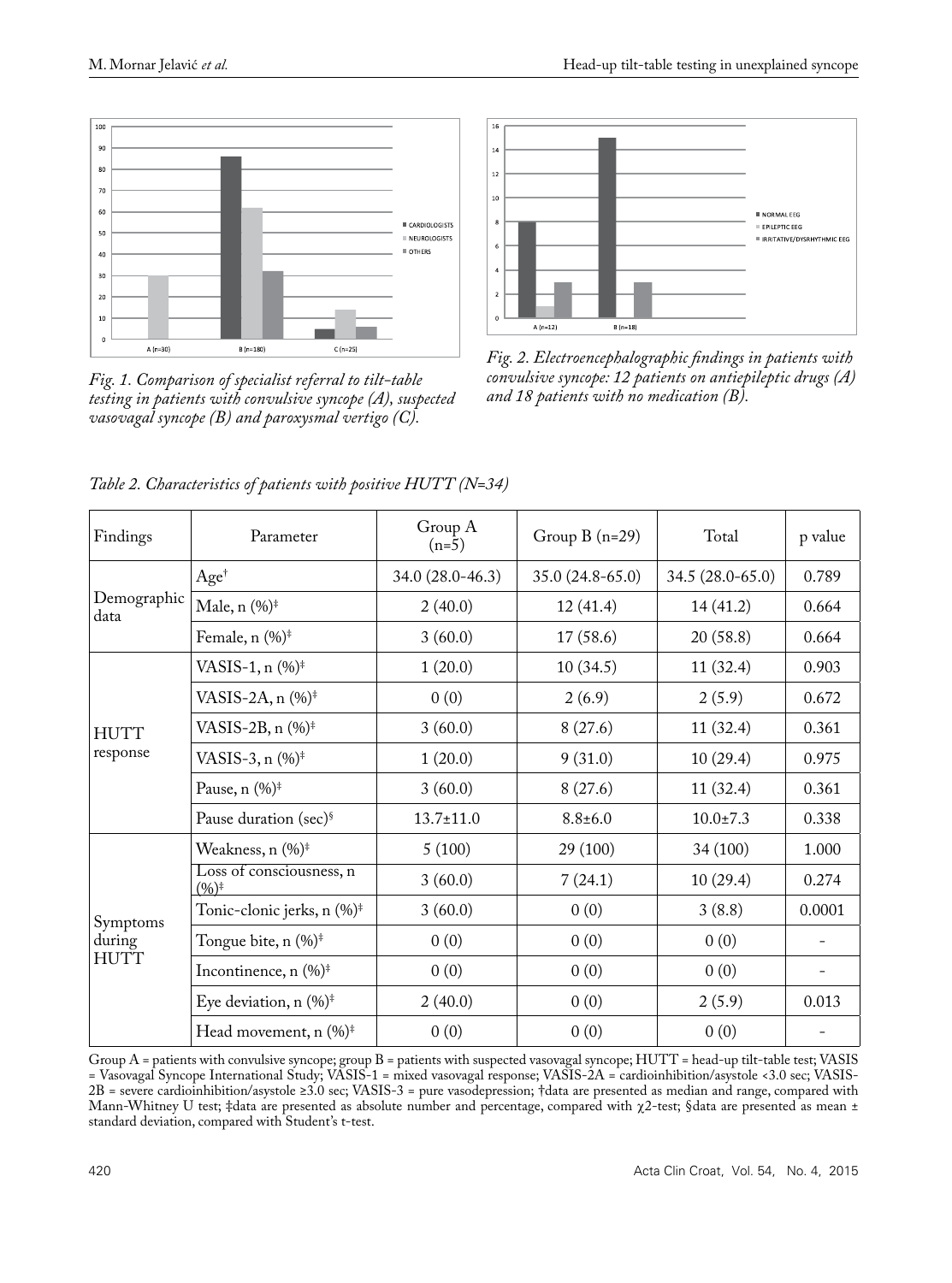MN, USA). During 6-month follow up, in two patients we detected a drop rate 50/min, drop size 50/ min, and a total of 10 pacemaker interventions. In one patient, we recorded a drop rate of 55/min, drop size of 25/min, and a total of 80 pacemaker interventions, and several episodes of non-sustained ventricle tachycardia. After 24-month follow up, none of the subjects had any syncope and AEDs were slowly withdrawn. Another nine patients taking AEDs had negative HUTT. Five (41.7%) patients had normal interictal, one (8.3%) patient epileptic and three patients (25.0%) irritative EEG findings (Fig. 2).

Among 18 patients with no specific therapy, there were two patients (females, mean age 50.5 years) with positive HUTT. They had normal interictal EEG, no cardiac disease and no medications. They had VASIS-1 and VASIS-3 vasovagal response. We suggested them a conservative approach (hygienic-dietetic measures and avoidance of provoking factors), which was effective and they had no syncope recurrence. Another 16 patients had negative HUTT. Thirteen (72.2%) patients had normal interictal and three (16.7%) patients had irritative EEG findings (Fig. 2).

## **Discussion**

In this study, we confirmed the role of HUTT in the evaluation of patients with unexplained syncope. We demonstrated its importance in differential diagnosis of vasovagal syncope, especially in patients with convulsive syncope. We also demonstrated the significance of permanent pacemaker implantation for the quality of life by reducing the number of syncopes in patients with cardioinhibitory convulsive syncope and subsequent withdrawal of AEDs.

Sandhu *et al*. found that most patients (72.0%) were referred to HUTT by cardiologists<sup>19</sup>. Several authors report that HUTT may be useful in the evaluation of patients with unexplained syncope<sup>20,21</sup>. Galeta *et al*. report on 139 (36.6%) patients with VASIS-1, 57 patients (15.0%) with VASIS-2A/2B and 130 (34.2%) patients with VASIS-3 response to HUTT. VASIS-3 and VASIS-1 responses were the most frequent causes of syncope in older and younger subjects, respectively. It could be explained with physiological aging, associated with reduction of the sympathetic-parasympathetic control of cardiac rhythm. Pietrucha *et al*.

Acta Clin Croat, Vol. 54, No. 4, 2015 421

found no gender differences in the type of vasovagal response to HUTT<sup>22</sup>.

We found a slightly lower prevalence of patients with positive HUTT testing (14.5%). More frequently we found VASIS-2A/2B than VASIS-3 and VASIS-1 response, with no significant age or gender differences.

Current ESC guidelines recommend HUTT for differential diagnosis of convulsive syncopes<sup>1</sup>. According to literature data, up to 25% of patients with recurrent loss of consciousness and nonspecific EEG findings are taking anticonvulsants because of suspected but not diagnosed epilepsy. A significant minority of these patients have vasovagal syncope $9-13$ .

Among our 12 patients that were on AEDs, only one (8.3%) patient had prior epileptic EEG findings. In three (25.0%) patients with normal EEG we detected VASIS-2B response with severe bradycardia and asystolic pauses >3.0 seconds. During syncope, they had typical symptoms described to epileptologists. In accordance with diagnostic test responses (VASIS-2B) and not responding to hygienic-dietetic measures, these patients got indication for implantation of a permanent DDDR pacemaker. Implantation of permanent pacemakers in patients with asystole and younger than 40 years is recommended<sup>17,18</sup>. Studies have shown effectiveness of the permanent pacemaker implantation, especially a new contractility-driven DDDR pacing and closed-loop stimulation compared with conventional DDI pacing, in these patients $1,23-25$ . This is in accordance with our results.

Ruiter and Barrett have reported good results in preventing syncope in VASIS-1 and VASIS-3 patients by increasing fluid intake and with physical counterpressure23. In our two patients with suspected epilepsy but normal EEG findings, VASIS-1 and VASIS-3 vasovagal response, conservative approach was successful in preventing syncope recurrence during the 24-month follow up period.

Two major mechanisms of transient loss of consciousness are global cerebral hypoperfusion that results in syncope and asynchronous discharge of cerebral neurons that leads to seizure<sup>26</sup>. In some studies, simultaneous EEG monitoring was performed during the HUTT and most authors showed diffuse brain wave slowing down during a syncopal episode $27-31$ .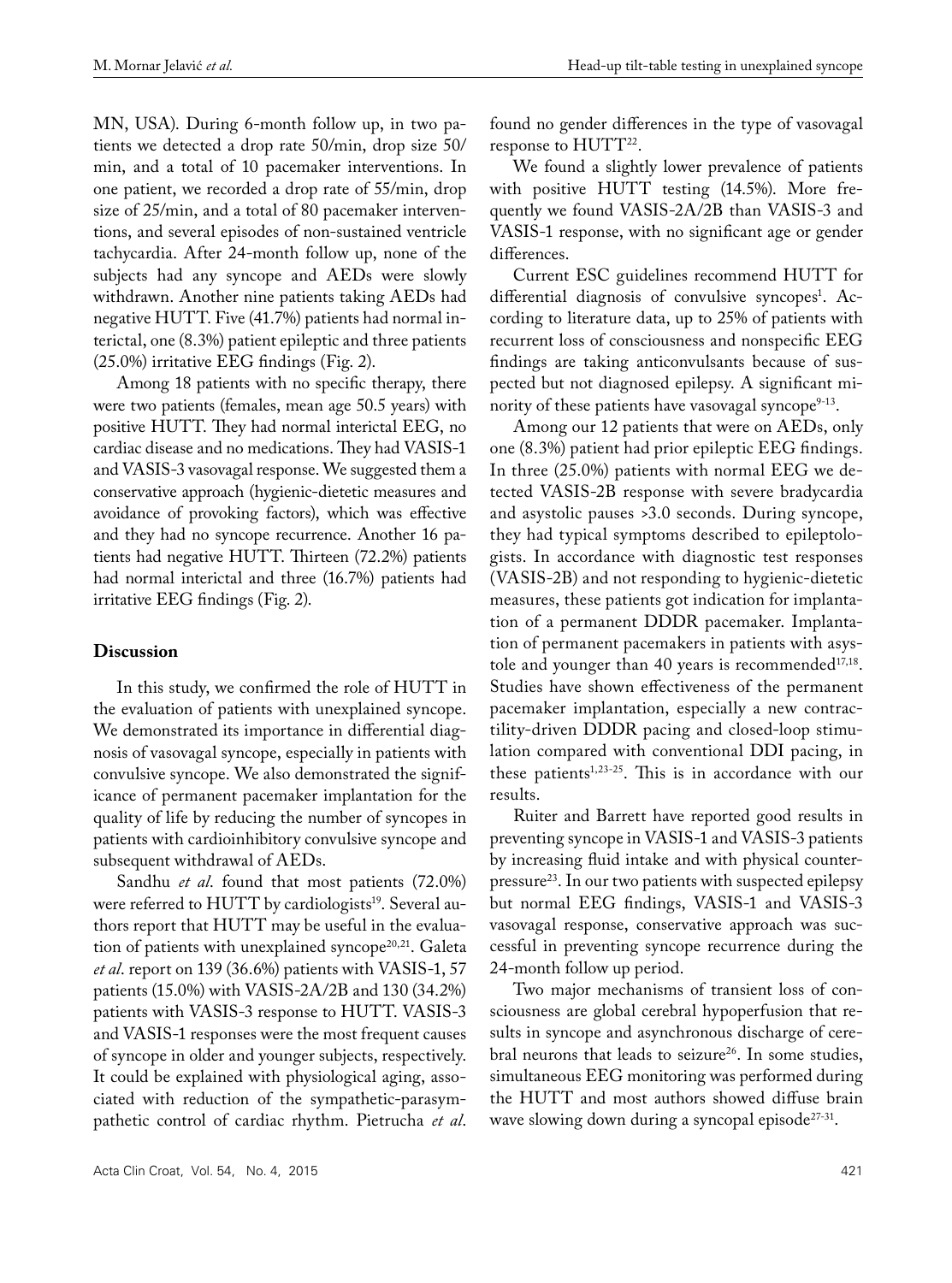In vasodepressor response, there is an appearance of theta waves at the onset of syncope, followed by increase in the EEG amplitude with reduction of frequency in delta range.Return to supine position is associated with restoration of a normal EEG pattern.

In cardioinhibitory response, there is generalized slowing and occurrence of delta activity. A sudden reduction of brain activity leads to disappearance of cerebral EEG activity (a 'flat' EEG). Upon returning the patient to supine position, the EEG slowly returned to normal during full recovery of consciousness.

The main limitation of this study was that we did not perform prolonged simultaneous EEG/ECG monitoring in patients with convulsive syncope. According to other authors, it is important in the diagnosis of arrhythmogenic epilepsy in which partial epileptic discharges profoundly disrupt normal cardiac rhythm, including bradyarrhythmias and cardiac asystole. The appropriate treatment is double-headed, including an antiepileptic drug and implantation of a permanent pacemaker<sup>32,33</sup>. Also, we had a short follow up period.

In conclusion, syncope requires a multidisciplinary team and individualized approach. HUTT has an important role in diagnostic evaluation of patients with recurrent unexplained syncope. It is indicated in the differential diagnosis of vasovagal syncope, especially in patients with syncope accompanied by convulsive elements. These subjects will benefit from specific therapy, thus improving their quality of life.

## **References**

- 1. Moya A, Sutton R, Ammirati F, Blanc JJ, Brignole M, Dahm JB, *et al*. Guidelines for the diagnosis and management of syncope (version 2009). Task Force for the Diagnosis and Management of Syncope. Eur Heart J. 2009;30(21):2631-71.
- 2. Carlson MD. Syncope. In: Fauci AS, Kasper DL, editors. Harrison's Principles of Internal Medicine. 17th ed. New York: McGraw-Hill; 2008. p. 139-43.
- 3. Calkins H, Zipes DP. Hypotension and syncope. In: Libby P, Bonow RO, editors. Braunwald's Heart Disease: A Textbook of Cardiovascular Medicine. 8th ed. Philadelphia: Saunders; 2008. p. 975-83.
- 4. Bashore TM, Granger CB, Hranitzky P, Patel MR. Syncope. In: McPhee SJ, Papadakis MA, editors. Current Medical Diagnosis & Treatment 2011. 14th ed. New York: McGraw-Hill; 2011. p. 383-4.
- 5. Benditt DG, Goldstein M. Cardiology patient page. Fainting. Circulation. 2002;106(9):1048-50.
- 6. Vanbrabant P, Gillet JB, Buntinx F, Bartholomeeusen S, Aertgeerts B. Incidence and outcome of first syncope in primary care: a retrospective cohort study. BMC Fam Pract. 2011;12(1):102.
- 7. Wieling W, Ganzeboom KS, Saul JP. Reflex syncope in children and adolescents. Heart. 2004;90(9):1094-100.
- 8. Škerk V, Pintarić H, Brkljačić DD, Popović Z, Hećimović H. Orthostatic intolerance: postural orthostatic tachycardia syndrome with overlapping vasovagal syncope. Acta Clin Croat. 2012;51(1):93-5.
- 9. Zaidi A, Clough P, Cooper P, Scheepers B, Fitzpatrick AP. Misdiagnosis of epilepsy: many seizure-like attacks have a cardiovascular cause. J Am Coll Cardiol. 2000;36:181-4.
- 10. Sheldon R, Rose S, Ritchie D, Connolly SJ, Koshman ML, Lee MA, *et al*. Historical criteria that distinguish syncope from seizures. J Am Coll Cardiol. 2002;40(1):142-8.
- 11. Scheepers B, Clough P, Pickles C. The misdiagnosis of epilepsy: findings of a population study. Seizure. 1998;7(5):403-6.
- 12. Smith D, Defalla BA, Chadwick DW. The misdiagnosis of epilepsy and the management of refractory epilepsy in a specialist clinic. Q JM. 1999;92(1):15-23.
- 13. Sander JW, O'Donoghue MF. Epilepsy: getting the diagnosis right. BMJ. 1997;314(7075):158-9.
- 14. Benditt DG, Sutton R. Tilt-table testing in the evaluation of syncope. J Cardiovasc Electrophysiol. 2005;16(3):356-8.
- 15. Guaraldi P, Calandra-Buonaura G, Terlizzi R, Cecere A, Solieri L, Barletta G, *et al*. Tilt-induced cardioinhibitory syncope: a follow-up study in 16 patients. Clin Auton Res. 2012;22(3):155-60.
- 16. Sutton R, Bloomfield D. Indications, methodology, and classification of results of tilt table testing. Am J Cardiol. 1999;84:10-9.
- 17. Krediet CT, van Dijk N, Linzer M, van Lieshout JJ, Wieling W. Management of vasovagal syncope: controlling or aborting faints by leg crossing and muscle tensing. Circulation. 2002;106(13):1684-9.
- 18. Brignole M, Auricchio A, Baron-Esquivias G, Bordachar P, Boriani G, Breithardt OA, *et al*. Guidelines for cardiac pacing and cardiac resynchronization therapy: the Task Force for Cardiac Pacing and Cardiac Resynchronization Therapy of the European Society of Cardiology. Developed in Collaboration with the European Heart Rhythm Association. Eur Heart J. 2013;34(29):2281-329.
- 19. Sandhu KS, Khan P, Panting J, Nadar S. Tilt-table test: its role in modern practice. Clin Med. 2013;13(3):227-32.
- 20. Fitzpatrick AP, Theodorakis G, Vardas P, Sutton R. Methodology of head-up tilt testing in patients with unexplained syncope. J Am Coll Cardiol. 1991;17(1):125-30.
- 21. Galetta F, Franzoni F, Femia FR, Prattichizzo F, Bartolomucci F, Santoro G, *et al*. Responses to tilt test in young and